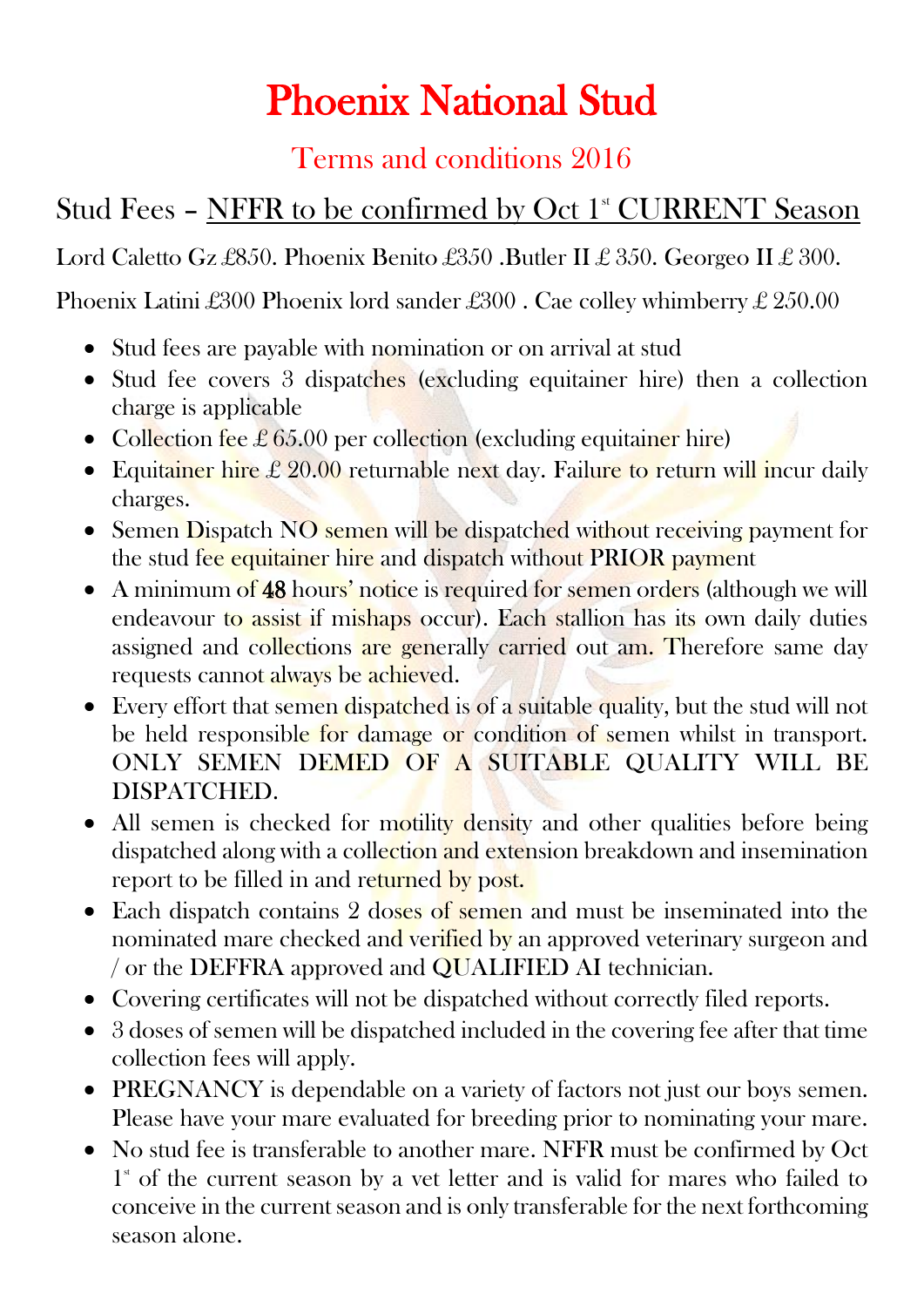## Visiting Mares/Horses

- The stud reserves the right to stable or feed grass mares as they feel most beneficial to the mare and or foal. Mares at Phoenix national stud will receive every possible care attention and supervision but NO responsibility can be taken for accident or disease. All mares are tried and served at their owners OWN risk and NO responsibility can be accepted for injury damage or loss. The stud reserves the right to refuse any mare without reason.
- Please note that Phoenix National Stud operates according to the HBLB codes of practise on EVA, CEM, EHV and guidelines on strangles. As such we will be unable to accept your mare without necessary documentation and health papers and satisfactory tests unless being carried out at the stud by prior arrangement.
- By submitting a nomination form or bringing your mare or any other equine to the stud you are agreeing to our terms and conditions and are therefore bound into a contract.
- Keep Charges Daily charges apply to all accounts and are payable monthly in advance with one months' notice being required. No animal will be released form the stud without their account being paid in clear funds. Any account unclear by the end of the season will be given 30 days to clear or other forms of collection will be placed such as / including the sale of mare / tack other items to recover the debt.
- Blacksmith / vet .Any treatment that is required is chargeable to the owners account. Every effort will be made to consult with the owner prior to treatment being provided but will be done at the discretion of the stud as it sees fit. In relation to vet stud charges we do our best to get competitive prices with the vets and share call outs where appropriate.
- Worming All new stock will be wormed on arrival and be stabled for a minimum of 48hrs and regularly wormed according to our current worming plan thereafter.
- Livery fees price lists can be downloaded from on the website.
- Foaling down Mares are required to be brought to stud a minimum of 1 month prior to foaling to settle and build up antibodies to the stud s surroundings.